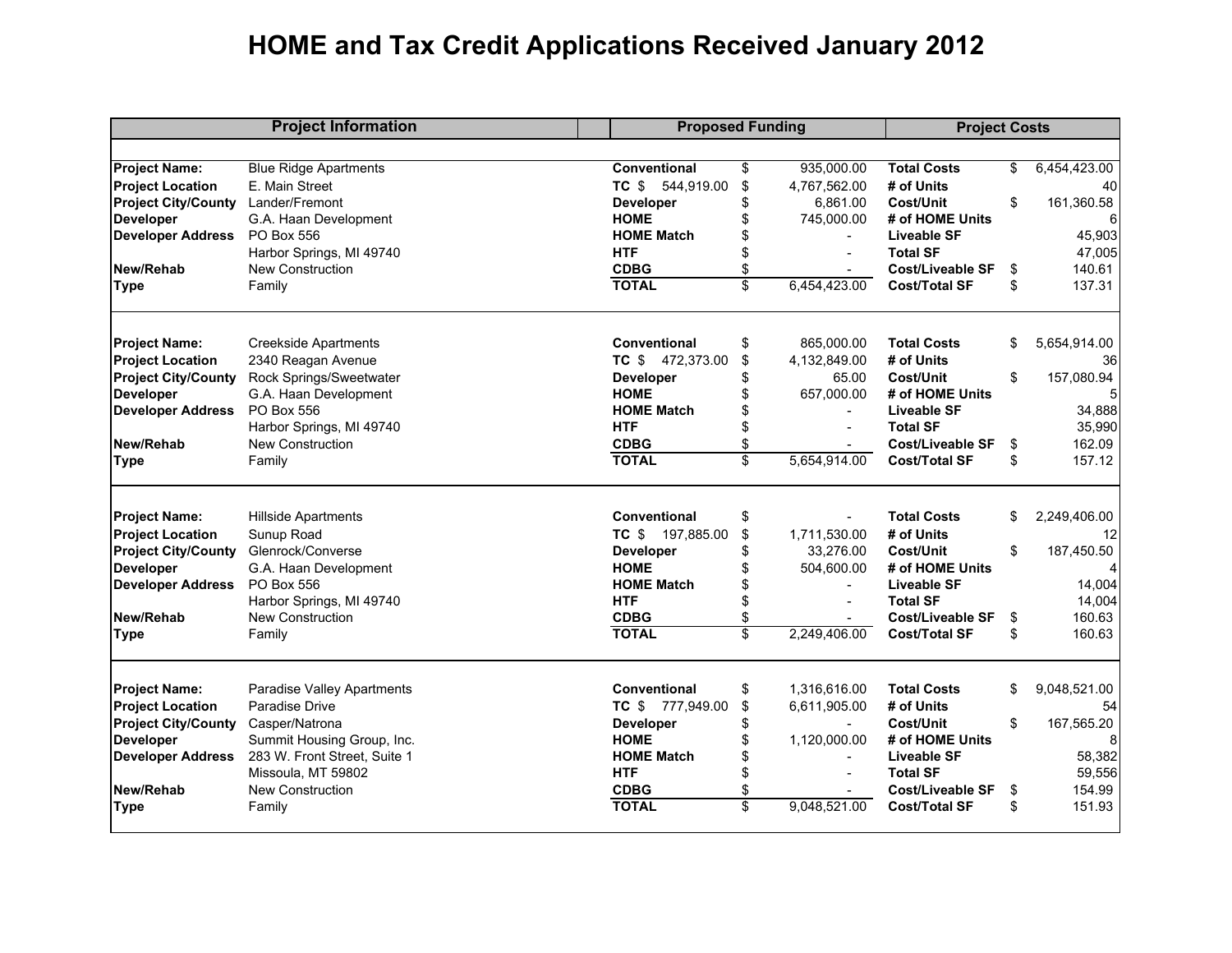## **HOME and Tax Credit Applications Received January 2012**

| <b>Project Information</b> |                                   | <b>Proposed Funding</b> |                 |                | <b>Project Costs</b>    |    |                |  |
|----------------------------|-----------------------------------|-------------------------|-----------------|----------------|-------------------------|----|----------------|--|
|                            |                                   |                         |                 |                |                         |    |                |  |
| <b>Project Name:</b>       | <b>Oregon Trail Apartments</b>    | Conventional            | \$              | 658,111.00     | <b>Total Costs</b>      | \$ | 6,353,375.00   |  |
| <b>Project Location</b>    | Cougar Lane                       | TC \$ 561,146.00        | \$              | 4,769,264.00   | # of Units              |    | 40             |  |
| <b>Project City/County</b> | Cody/Park                         | <b>Developer</b>        | \$              | $\sim$         | Cost/Unit               | \$ | 158,834.38     |  |
| <b>Developer</b>           | Summit Housing Group, Inc.        | <b>HOME</b>             | \$              | 926,000.00     | # of HOME Units         |    | $\overline{7}$ |  |
| <b>Developer Address</b>   | 283 W Front Street, Suite 1       | <b>HOME Match</b>       | \$              | $\blacksquare$ | <b>Liveable SF</b>      |    | 40,666         |  |
|                            | Missoula, MT 59802                | <b>HTF</b>              | \$              |                | <b>Total SF</b>         |    | 42,690         |  |
| New/Rehab                  | New Construction                  | <b>CDBG</b>             | \$              |                | <b>Cost/Liveable SF</b> | \$ | 156.23         |  |
| <b>Type</b>                | Family                            | <b>TOTAL</b>            | \$              | 6,353,375.00   | <b>Cost/Total SF</b>    | \$ | 148.83         |  |
| <b>Project Name:</b>       | <b>Legacy Senior Residences</b>   | Conventional            | \$              |                | <b>Total Costs</b>      | \$ | 5,077,769.00   |  |
| <b>Project Location</b>    | <b>Crystal Court</b>              | TC \$ 453,000.00        | \$              | 3,895,410.00   | # of Units              |    | 36             |  |
| <b>Project City/County</b> | Laramie/Albany                    | Developer               | \$              | 2.359.00       | Cost/Unit               | \$ | 141.049.14     |  |
| <b>Developer</b>           | Cornerstone Associates, LLC       | <b>HOME</b>             | \$              | 1,180,000.00   | # of HOME Units         |    | 36             |  |
| <b>Developer Address</b>   | 209 S. 19th Street, Suite 600     | <b>HOME Match</b>       | \$              |                | <b>Liveable SF</b>      |    | 28,170         |  |
|                            | Omaha, NE 68102                   | <b>HTF</b>              | \$              |                | <b>Total SF</b>         |    | 36,522         |  |
| New/Rehab                  | <b>New Construction</b>           | <b>CDBG</b>             | \$              |                | Cost/Liveable SF        | \$ | 180.25         |  |
| Type                       | Elderly                           | <b>TOTAL</b>            | \$              | 5,077,769.00   | <b>Cost/Total SF</b>    | \$ | 139.03         |  |
| <b>Project Name:</b>       | <b>Pinedale Summit</b>            | <b>Conventional</b>     | \$              |                | <b>Total Costs</b>      | \$ | 2,271,400.00   |  |
| <b>Project Location</b>    | <b>Wilson Street</b>              | TC \$ 188,877.00        | \$              | 1,567,521.00   | # of Units              |    | 12             |  |
| <b>Project City/County</b> | Pinedale/Sublette                 | <b>Developer</b>        | \$              | 6,879.00       | Cost/Unit               | \$ | 189,283.33     |  |
| <b>Developer</b>           | Jonathan Reed and Associates, LLC | <b>HOME</b>             | \$              | 697,000.00     | # of HOME Units         |    | 5              |  |
| <b>Developer Address</b>   | 636 Echo Lane                     | <b>HOME Match</b>       | \$              |                | <b>Liveable SF</b>      |    | 10,588         |  |
|                            | Colorado Springs, CO 80904        | <b>HTF</b>              | \$              |                | <b>Total SF</b>         |    | 10,888         |  |
| New/Rehab                  | New Construction                  | <b>CDBG</b>             | \$              | $\sim$         | <b>Cost/Liveable SF</b> | \$ | 214.53         |  |
| <b>Type</b>                | Family                            | <b>TOTAL</b>            | \$              | 2,271,400.00   | <b>Cost/Total SF</b>    | \$ | 208.61         |  |
| <b>Project Name:</b>       | Panther Highlands Village         | Conventional            | \$              | 36.000.00      | <b>Total Costs</b>      | \$ | 2,220,313.00   |  |
| <b>Project Location</b>    | <b>Hamilton Street</b>            | TC \$ 195,288.00        | \$              | 1.625.613.00   | # of Units              |    | 12             |  |
| <b>Project City/County</b> | Powell/Park                       | <b>Developer</b>        | \$              | 3.700.00       | <b>Cost/Unit</b>        | \$ | 185,026.08     |  |
| <b>Developer</b>           | Jonathan Reed and Associates, LLC | <b>HOME</b>             | \$              | 555,000.00     | # of HOME Units         |    |                |  |
| <b>Developer Address</b>   | 636 Echo Lane                     | <b>HOME Match</b>       | \$              |                | <b>Liveable SF</b>      |    | 10,884         |  |
|                            | Colorado Springs, CO 80904        | <b>HTF</b>              | \$              | $\sim$         | <b>Total SF</b>         |    | 11,204         |  |
| New/Rehab                  | New Construction                  | <b>CDBG</b>             | \$              | $\blacksquare$ | <b>Cost/Liveable SF</b> | \$ | 204.00         |  |
| <b>Type</b>                | Family                            | <b>TOTAL</b>            | $\overline{\$}$ | 2,220,313.00   | <b>Cost/Total SF</b>    | \$ | 198.17         |  |
|                            |                                   |                         |                 |                |                         |    |                |  |